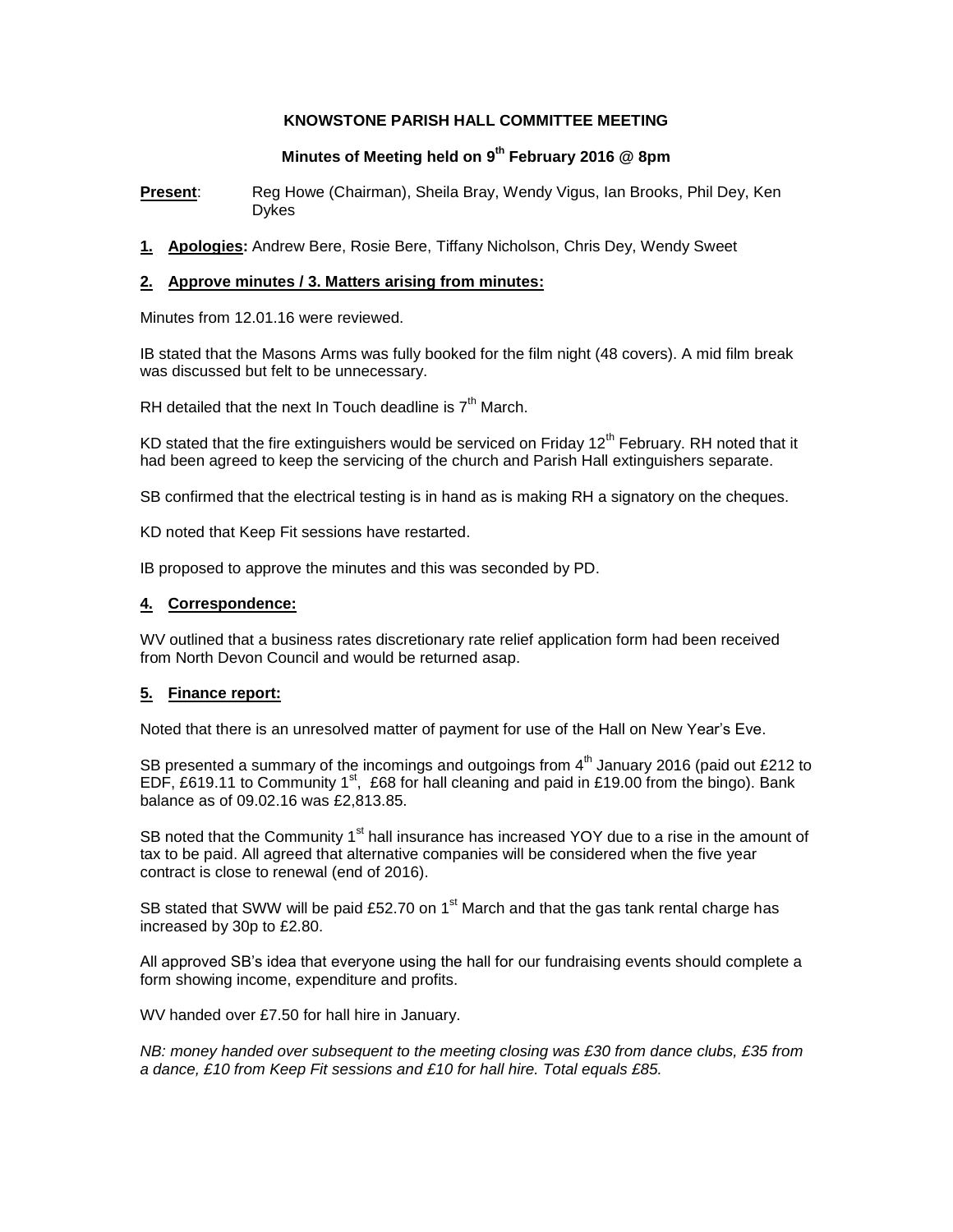## **6. Documentation relating to hall**

WV distributed draft job summaries for the individual roles on the committee. To be emailed to absent committee members and approved at the next meeting.

IB outlined that the constitution has not been updated since its creation in 1983. IB will redraft the constitution to reflect the current way of working and club affiliations. The amended version will require the approval of two thirds of the committee at the next AGM. It was noted that the new version needs to be sent to the Charities Commission. Issue of whether all committee members automatically become trustees was discussed and needs further clarification. RH suggested that Christine Watson could become PCC representative on the Hall committee. IB to represent KPC and CD the Gardening Club. Other groups could potentially need representation as well.

WV and KD are to create some 'how to' lists / terms and conditions to advise hall users on the proper use of the hall when hiring it.

WV is to become the administrator of the Parish Hall section of the new Knowstone website and will liaise with John Smith on what needs to be included initially. IB noted that the aim is to get the new website operational by the next PC meeting  $(22^{nd}$  March).

## **7. Ways to promote the hall**

#### Hall charges

The hall charges for West Anstey, Oakford and Bishops Nympton were reviewed and it was ascertained that Knowstone Parish Hall is the cheapest. There was some difference in option over whether to increase publicity rather than charges or simply to increase charges. It was also noted that some clubs might find a hike in charges cost prohibitive. It was agreed by all that as charges had remained untouched since 2005, a small increase would be imposed.

New charges were agreed as £55 for hire of hall for an evening function for non parishioners / £40 for parishioners (up from £50 and £35). £120 for weddings and parties (up from £100). £20 for whist drives (up from £15).  $E7$  per hour for main hall and £5 per hour for committee room (£2 increase).

It was agreed that all current bookings until the end of 2016 would remain at the current rate. Charity events could also remain at the same rate going forwards. All agreed that there could be a discount applied to those booking five or more events in one year.

### USP'S

The key benefits of the Parish Hall were felt to be its vicinity to the Mason's Arms, well equipped kitchen, projection equipment and sound system, badminton equipment and low charges.

#### Organisations to approach

It was suggested that we advertise in the In Touch magazine and the MMN. RH is to contact the North Devon Journal. RH suggested that the website has a link to the Mason Arms and vice versa which was agreed by all to be a good idea. It was also agreed that the hall charges and facilities should be promoted in local B&B's, hotels and nearby services. RH is to continue talks with the Exeter Diocese.

### **8. Hall facilities and equipment**

A defibrillator proposal is being written by IB for submission to the PC on 22<sup>nd</sup> March. It was noted that this is a community project and that the only involvement of the hall is to approve the siting of the defibrillator on an exterior wall. All agreed that the Parish Hall could ring-fence any money which has been raised for the defibrillator if delays in implementation occur.